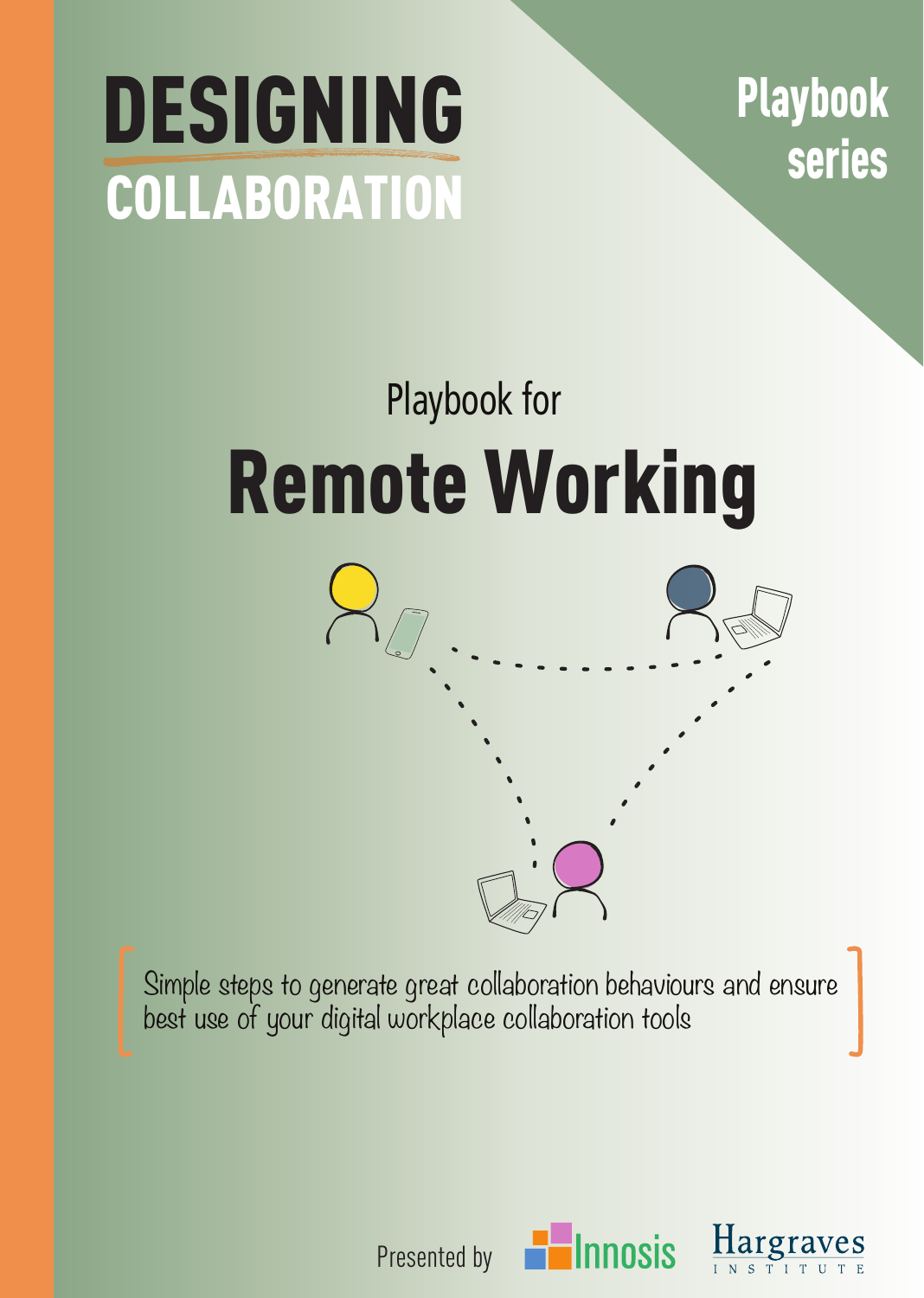

# **Remote Working**

Playbook

Written by Alister Webb with Andrew Pope

© Alister Webb & Andrew Pope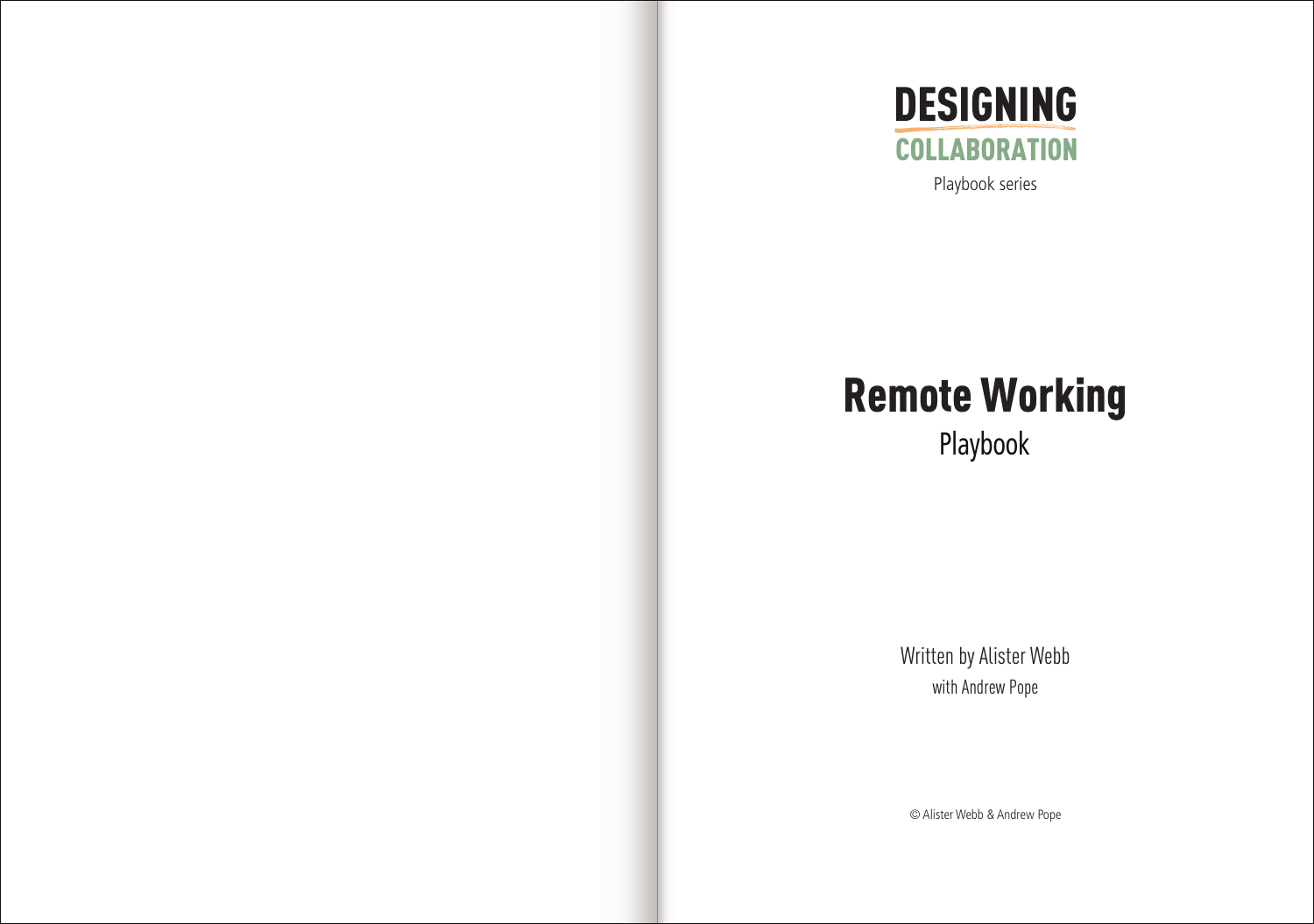

Sections of the content in the Playbook series are derived from:

#### **Designing Collaboration: An Essential Handbook for Today's Digital Workplace**

Important!

by Alister Webb with Andrew Pope, published by Innosis © 2020

This Playbook first published in 2020 by Innosis Redfern NSW 2016 Australia © Alister Webb & Andrew Pope Original book design by Steven Dunbar

#### MORE INFORMATION

About [Designing Collaboration](http://bit.ly/Digital-Collaboration) alister@innosis.eu andrew@innosis.eu allanr@hargraves.com.au





Welcome to the Playbook for

# **Remote Working**



**Contents**

| <b>TEAM LEADERS</b> |                                                                                                      |    |
|---------------------|------------------------------------------------------------------------------------------------------|----|
| <b>TEAM MEMBERS</b> |                                                                                                      | 10 |
|                     | Appendix 1 Simple tips, tricks and examples to help you<br>get involved in online team conversations | 14 |
|                     | Appendix 2 Passive vs Active collaboration                                                           | 18 |
|                     | More about the Designing Collaboration playbooks                                                     | 20 |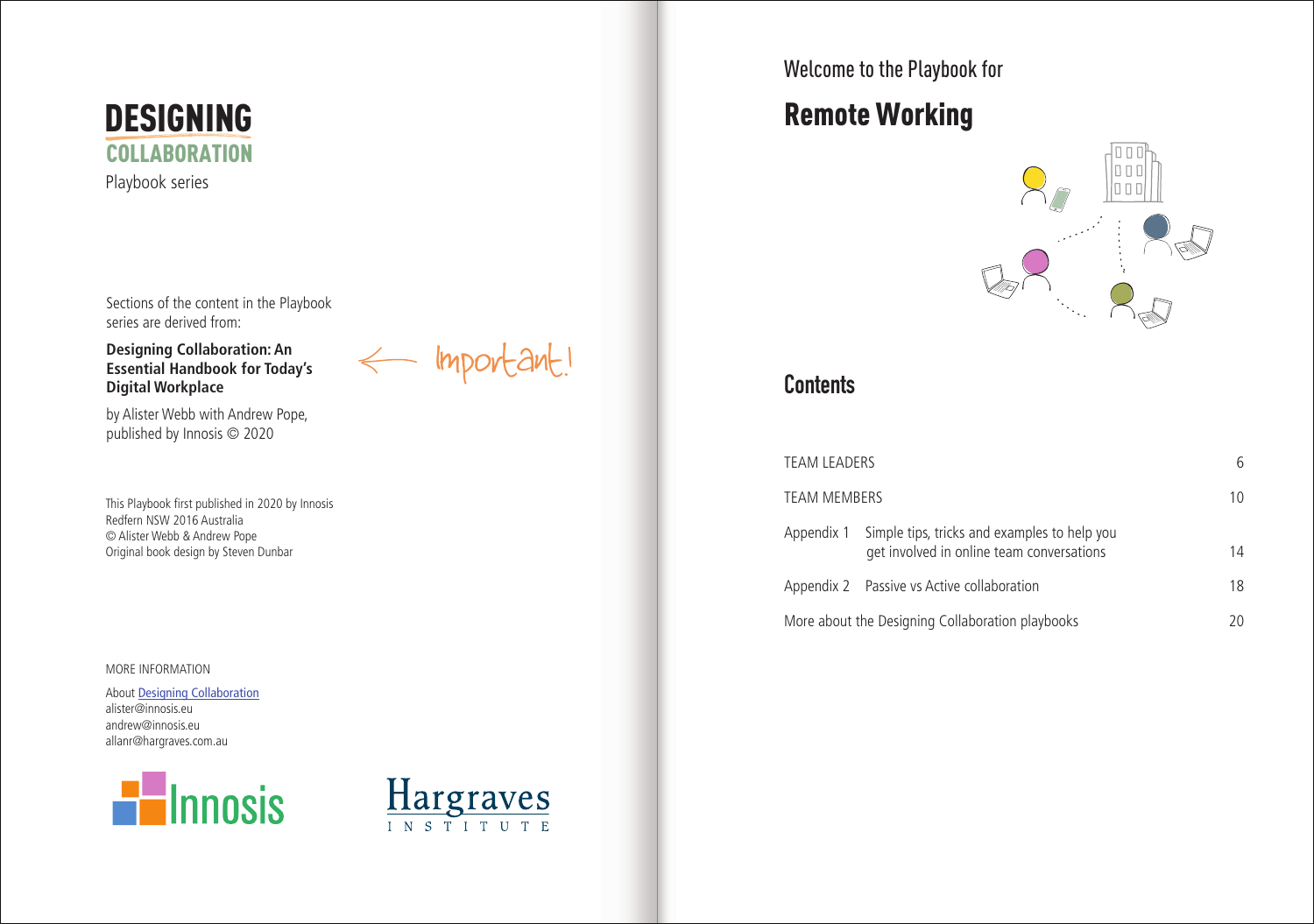#### **READ ME FIRST**

This playbook\* contains tips and advice designed to assist you and your team to collaborate effectively when the team is geographically dispersed yet still needs to work as a highly efficient entity to deliver on its objectives.

In this situation, the team workplace is a virtual one, where habits learned from years of office-based working need to be adjusted for a purely online collaboration and team-working experience.

#### Team leaders and team members

The playbook is divided into two sections: team leaders and team members. There is of course overlap, which is part of the reason they are presented in the same playbook. Neither is of itself more important than the other.

Equally, it's important that team members and team leaders understand the expectations placed on each other, for the mutual benefit of the team's overall performance and success.

The challenge is to bring the best habits of analogue, face-to-face **Collaboration across into the realm of digital collaboration.**  $\overline{a}$ 



*\* For a list of all playbooks in this series, see the inside back cover.*

#### **Note on Australian/UK spelling**

English is a complex language, and this extends to different English-speaking countries having different spelling conventions for certain words or word types. Organisation versus organization. Colour versus color. Analogue versus analog. Just some examples.

We operate out of the UK and Australia, which share a common convention, so we have opted to be true to our roots and retain those spellings.



#### **COLLABORATION AND REMOTE WORKING**

Remote working has long been a choice for many – part of flexible working patterns, or for the self-employed.

In more recent times, many of us are now in a situation where working from home with online collaboration tools, whether as a temporary measure or as a new, permanent way of working, is the new normal, replacing traditional office-based working.

But no matter how good the digital tools are, what about *how* we work? How we interact as humans? How can we thrive as virtual teams when previously it revolved so much around working in an office environment?

This short playbook, based on years of experience working with remote team leaders and team members in a range of organisations, presents simple but highly effective working habits that can be adopted by leaders and members of remotely working teams in any organisation, right now, today.

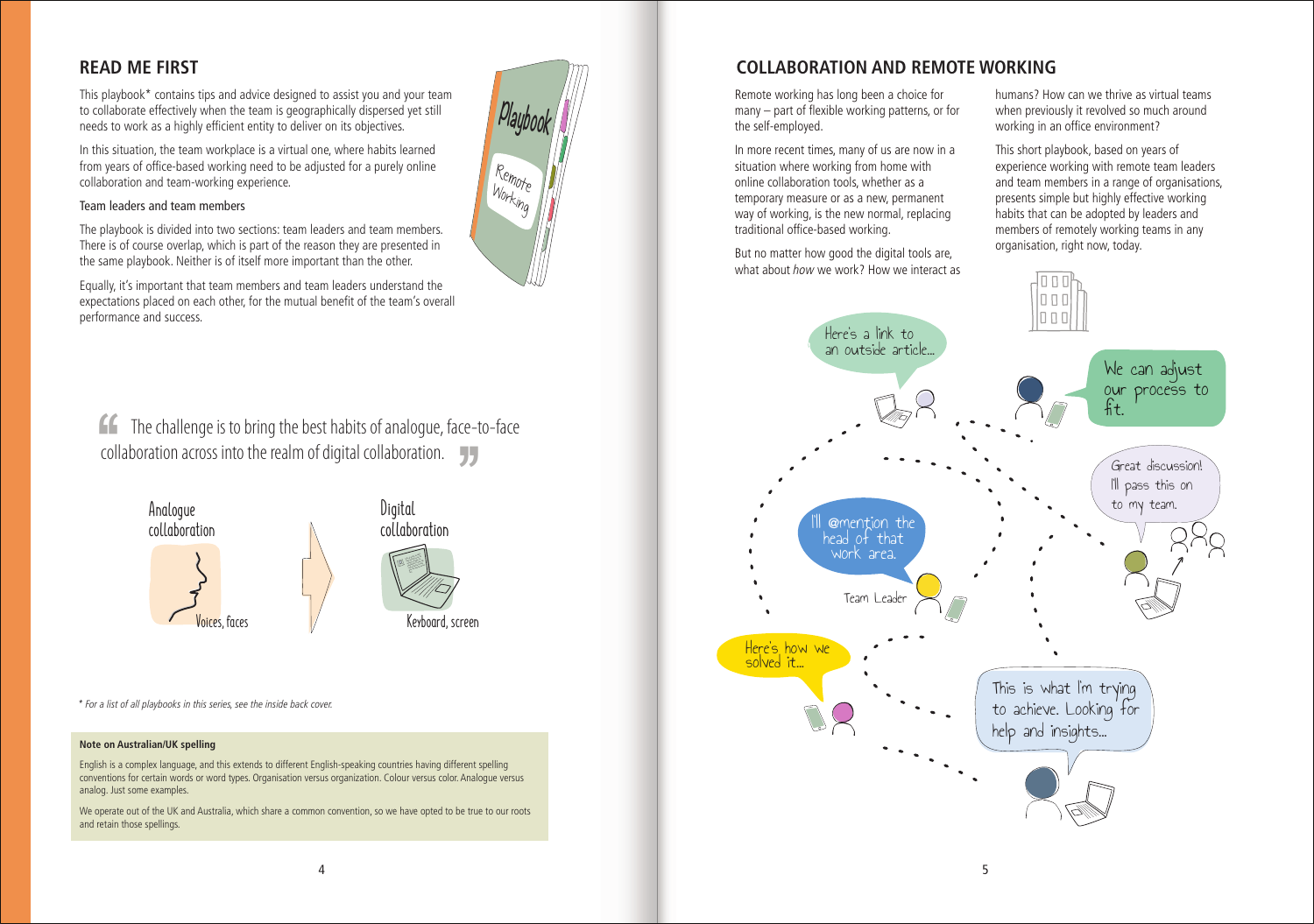# <span id="page-4-0"></span>**Here we list the individual actions**

## **TEAM LEADERS**

#### **YOUR TO DO LIST**

#### **1. Create a safe place, build an environment of trust**

This is number one for good reason. Remote working is underpinned by trust. The best thing a digital leader can do is to *create a sense of safety* – that their teams are trusted to do the right thing.

Building this kind of trust means that a team leader has to relinquish some control – things have changed, it's impossible to know everything, so don't push too hard, too soon.

Remote working thrives when we are honest. This all stems from team leaders being open, honest and candid themselves. Admit to your team what you are finding hard. Equally, share what *is* working.

Set new expectations across your team based on this new way of work.

#### **2. Set clear goals for what we're working on**

To trust our remotely working teams, setting them clear goals on deliverables rather than drip-feeding instructions is more effective. It may harder for a team member to deliver on a task when remote than when in the office, so set goals on what is needed for the week, the phase or whatever staging works best.

deliver, not a list of instructions. As it's based on trust, this goes both ways. **3. Be there to listen, not to task**

Those who regularly remote work do so based on a clear understanding of what we need to

If you want remote teams to thrive, listen to their needs. What are the barriers to them completing their work? Help them to overcome them. It's no use providing micro-tasks if there are new barriers we have to overcome. Working on large files, for example, may not be possible if you have low bandwidth. But what can we do Honest

> Make it clear that you are open and are there to help get work done, not to be a barrier yourself by adding unrealistic expectations.

#### **4. Appreciate that not everyone has the perfect home-working space**

For those of us who haven't worked remotely that much, we are unlikely to have the perfect set-up. There may be children at home, we may not even have a separate room to work from.

Acknowledging this, and finding ways to support it, such as flexible hours, will allow your team members to find ways of being productive before we've got to end of the week and find out that they haven't even been

# **Here you can record your progress**

#### **ACTIONS**

Completed

#### **Create a safe place, build an environment of trust**

Openly share anecdotes about my remote working situation each week. What's good, what's bad?

|           | Posted $  \cdot  $ |  |
|-----------|--------------------|--|
| Week 7.   | $P$ nsted          |  |
| ۹۰ - Maak | $Ported$           |  |

Regular practice  $\square$ 

#### **Set clear goals for what we're working on**

Short term deliverables that depend on effective team collaboration:

.......................................................................................

.......................................................................................

| Agreed &     |  |
|--------------|--|
| communicated |  |

Longer term deliverables that depend on effective team collaboration:

Agreed & communicated

 $\Box$ 

#### **Appreciate that not everyone has the perfect home-working space**

Check around the team to understand their home-working scenario

![](_page_4_Picture_30.jpeg)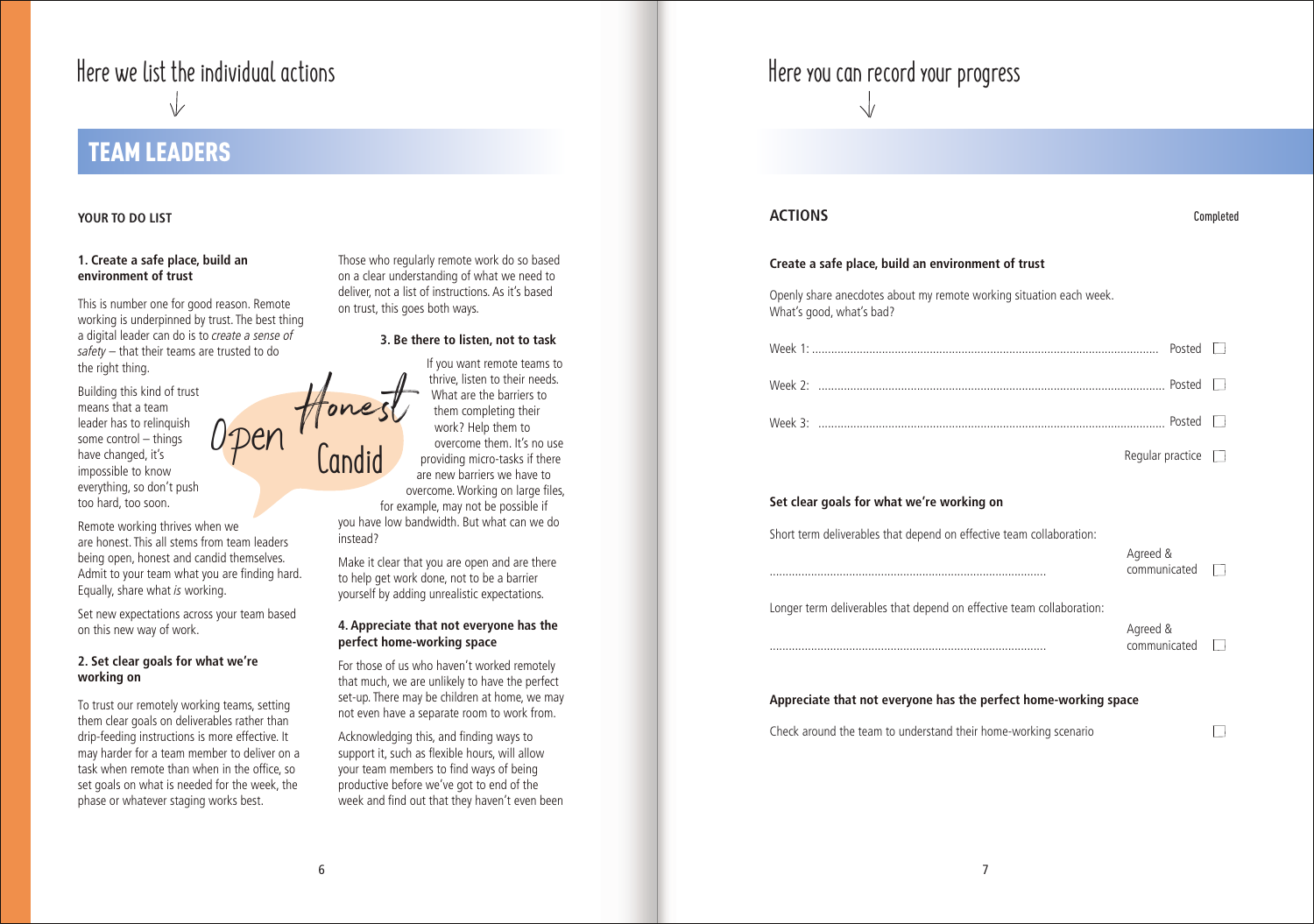#### able to log on to the company network.

#### **5. Create a community space for the team**

A dedicated community space allows the team to share their personal side of remote working.

This is the  $\overline{\circ}$ equivalent of the Qo, corridor conversation, or a chat over coffee. Allow your team to share anecdotes about remote working and how it affects their lives. Give them a place to let off steam and have a bit of a whinge if they want to. Never shut down a negative conversation. Let it run. In our experience, negative conversations that take place in the open - unlike corridor conversations which take place in the shadows - always end with the participants coming up with a solution, or at the very least some constructive suggestions.

#### **6. Make the most of digital work spaces**

If you are using Microsoft Teams, Workplace from Facebook, Igloo or any other of the many social networking and collaboration tools out there, this the time to really embrace them.

It's not just about file storage and sharing, accessing corporate content or seeing pictures of the MD looking important. These tools offer a great way to have conversations about what we are working on, whether using team channels, groups or communities. They offer us the way to have visible conversations about managing tasks and asking for help. Use these spaces to the max. Ask. Post. Comment. Read.

Use these spaces to make everyone's tasks and objectives *visible*. Visibility is crucial to remote working. It underscores trust and makes for clear, unambiguous communications across the team.

#### **7. Communicate as a person, keep the human touch going**

When missing the face-to-face time, we miss the human touch. The office isn't just work, work, work. The social contact we have is so important for building relationships. So when checking in with your teams, be human, not just a boss.

Share your challenges, don't try to make everything perfect. See who has the crappiest office, the most hideous wallpaper or the most annoying pet.

Be a real person, it's the glue that binds humans together who might otherwise become disconnected.

#### **8. Don't kill collaboration by taking over meetings**

When running meetings with virtual teams, ensure that everyone has a chance to have a say. When we're not meeting face-to-face, team meetings need to offer

the chance for everyone to speak.

And, if we make meetings purposeful – that there is a specific reason, such as a problem to solve or a task we're working on, then it's more likely to get involvement and discussion rather than just providing an update. After all, we've got everyone together at the same time in the same virtual place, so make the time count.

#### **9. Model what you expect of your team**

Perceptions are everything. Hence the importance of behaviour modelling. Of setting the tone through action, not just words.

Use your posts not just to share knowledge, but to guide your team members towards what an effective post looks like: a question rather than a statement; questions that are open-ended and invite ideas; thoughts properly articulated, not abbreviated like a Twitter post. Show how to

#### **ACTIONS** Completed

#### **Create a community space for the team**

Name of community space: ....................................................................  $\Box$ 

Monitor the space every day, or set up a notification for every post

Our team's primary working spaces / channels / communities / Groups (in order of priority):

## 1. ................................................................................................................... 2. ................................................................................................................... 3. ................................................................................................................... 4. ...................................................................................................................

#### **Make the most of digital workspaces**

|            | Check in informally with each member of the team via chat                                          |  |
|------------|----------------------------------------------------------------------------------------------------|--|
|            | Spend 20 mins each day reviewing team and other community conversations and<br>respond where I can |  |
|            | Post something personal, add a human face                                                          |  |
|            | Give the whole team visibility of tasks                                                            |  |
|            | Model what you expect of your team                                                                 |  |
|            | Model each of these techniques, at least one per week:                                             |  |
| ∩          | Write a post using an open-ended question, not a statement                                         |  |
| ∩          | Comment with personal experience or additional information instead of<br>just 'liking'             |  |
| $\bigcirc$ | @mention a relevant person outside the team                                                        |  |
| Ô          | Follow an influencer or thought leader, and let the team know                                      |  |
| Ō          | Write a longer post (a short blog) about something either work or non-<br>work-related             |  |
| ◯          | Use a team-friendly hashtag (i.e. from an agreed hashtag list) in a post<br>or comment             |  |

 $\Box$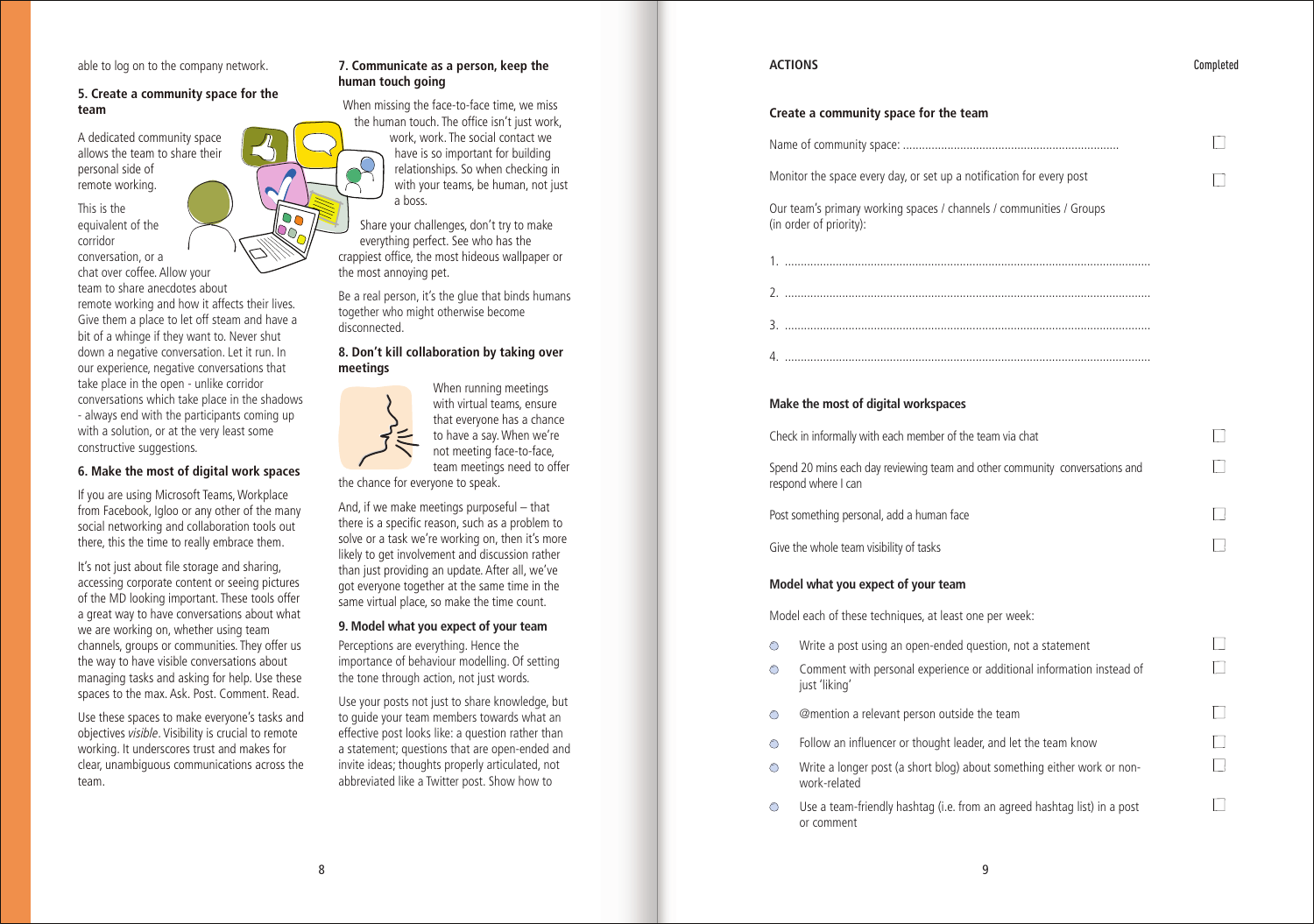<span id="page-6-0"></span>respond to others graciously, acknowledging input, inviting opinions.

Write in a similar style to the way you would speak to those same people if they were sitting across the table from you.

All of this sets a precedent for others to follow.

#### **10. Don't forget to bring in outside thinking**

High level collaboration is about actively exposing your workgroup/team to new thinking.

Invite influencers from elsewhere in the organisation - or even outside it - into your team's online conversations. @mention them, run a video session, suggest your team 'follow' them.

Make it just as much about them coming to hear from your team as vice versa.

#### **11. Push the use of video for conversations across the team**

Face and expressions are always better than words - period. It removes the sense of distance, of everyone operating at arm's length.

A perception of arm's length is the enemy of remote working.

## **TEAM MEMBERS**

#### **YOUR TO DO LIST**

#### **1. Communicate visibly and avoid email where possible**

When we can't see each other and don't have the opportunities to share what we're working on in a convenient or spontaneous way, it's important to make our work as visible as possible. One of the most effective ways is to avoid one-to-one emails, and use openworking collaboration tools as much as possible.

Use techniques such as @mentioning colleagues in  $\alpha$ posts or comments rather

![](_page_6_Picture_16.jpeg)

than emailing. Be seen, be active in the communities and teams you are part of.

Being visible isn't about being watched – quite the opposite. It's about a shared team awareness, ensuring we can help each other as much as possible when we don't have the benefit of everyday interactions. And that's a very healthy thing.

#### **2. Don't stress if you can't be available every minute – things have changed**

Try not to worry if you're not working as well as you hoped. This is a new way of working and we can't expect to adapt seamlessly on day one. Whether it's technology issues, physical space limitations or children that don't appreciate boundaries, it's understandable that there will be teething troubles (perhaps quite literally!) so share your experiences – it's likely that your colleagues will be too.

Knowing that you're not the only one in a sticky situation is actually very helpful.

#### **3. Find ways to have a chat**

We're not at our best when we're shut away from society. Working remotely is hard without social interactions, so try your best to find ways to speak with your colleagues – pick up the phone, video call (and please, please turn the video on!), use whatever collaboration tools

#### **ACTIONS** Completed

#### **Don't forget to bring in outside thinking**

| Potential influencers to target:                            |           |
|-------------------------------------------------------------|-----------|
| Contacted                                                   | Contacted |
|                                                             |           |
|                                                             |           |
| Push the use of video for conversations across the team     |           |
| My default mode for meetings is now video rather than audio |           |

#### **ACTIONS**

#### **Communicate visibly and avoid email where possible** Regular practice Ways I involve myself in the team's activities and communications:  $\bigcirc$ @mention colleagues instead of emailing  $\Box$  $\Box$ Add information to a colleague's post, based on what I'm currently  $\bigcap$ working on Raise bona fide business challenges even if the message is negative, to  $\Box$  $\bigcirc$ seek help and to gauge if others are also affected Publicly thank a colleague for help on an issue rather than sending a  $\Box$  $\bigcirc$ private email Post about something in a non-work-related social community/Group at  $\Box$  $\bigcap$ least once a week Video always on for meetings  $\Box$  $\bigcirc$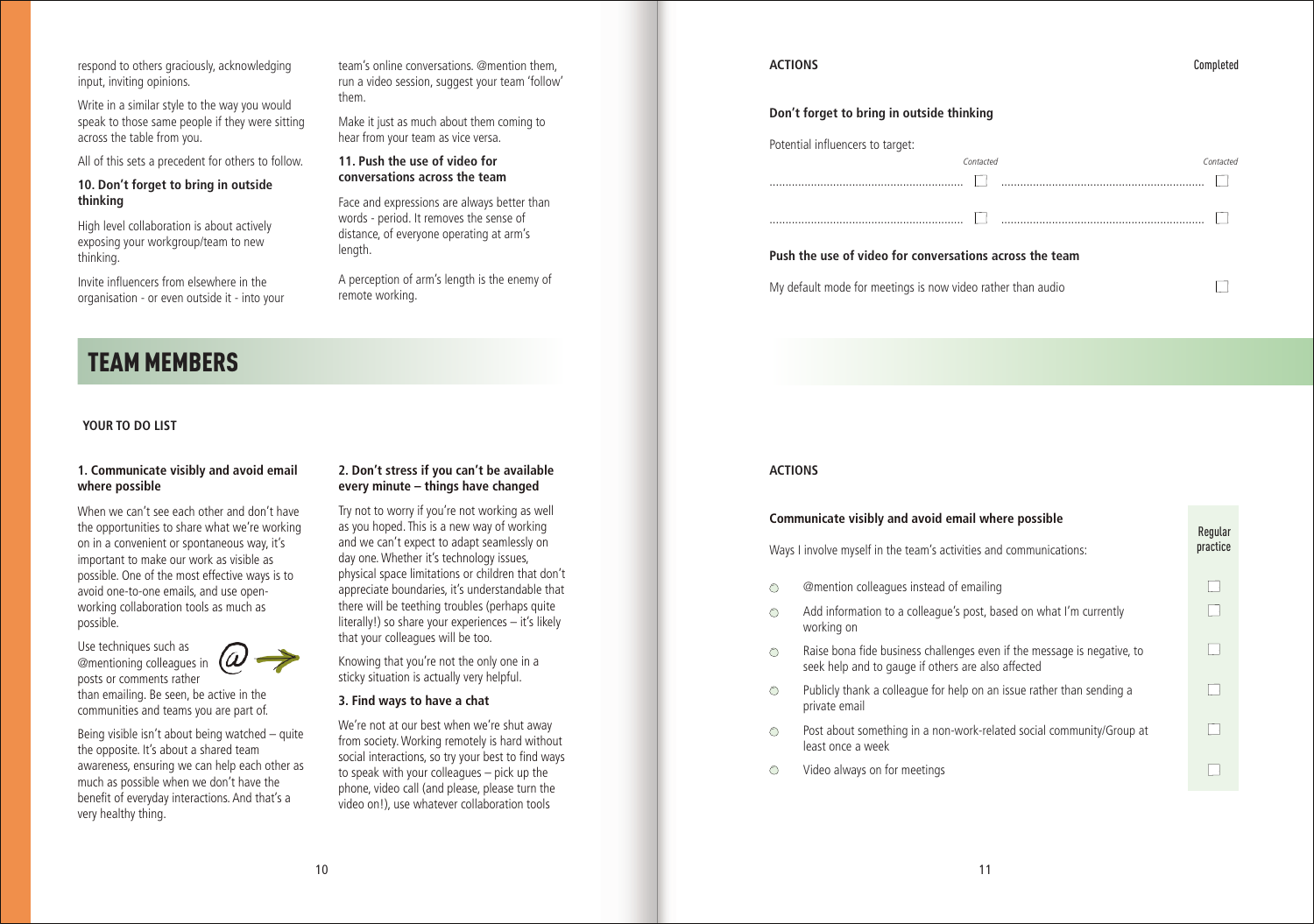you like to message or even share in a group. Just don't keep yourself to yourself.

We're more productive when we have someone to speak with (and not just the cat!).

Connecting with colleagues is vital to our work, yes, but also to our mental well-being.

#### **4. On the flip side, switch off**

It's important to stay connected and communicating with your colleagues, but it's equally important to break up these workfocused hours with mental down time. Time to switch off from work and give our brain permission to think about the other important areas of our lives - family, hobbies, social activities like sport, eating regularly and healthily, even just some simple, escapist entertainment.

It's called 'escapist' for good reason. Working unrelentingly at the expense of these other areas of our lives can make us captives to our work. This helps no one, ourselves or our employers.

We are at our most efficient when our brains take regular 'switch off' breaks and come back fresher and sharper.

#### **5. Get out and about**

It's well known that being sedentary all day is terrible for us physically and mentally. So don't try and be available every minute.

Get out for a walk, a run, throw a few basketball hoops, or even just a stretch on the floor. Leave the keyboard and find ways to keep the blood flowing and the joints

moving.

![](_page_7_Picture_10.jpeg)

Apart from the body movement and exercise, being away from the computer gives us some thinking space. If you can, go for a walk or run in the middle of the day. It's a great way to break up predictable thinking patterns, to think laterally. Our own experience is that we solve more problems when outside than when banging our heads against computer screens.

#### **6. Comment on a post, don't just 'like' it**

Liking a post or comment is fine, it provides positive feedback to the

contributor and cumulatively can draw attention to the post. It's similar to a nod in an analogue conversation.

![](_page_7_Picture_15.jpeg)

The one thing it doesn't do is trigger more conversation.

So as well as clicking the 'Like' button, reply or comment. Do this for the next five posts you would otherwise just 'like'. Ask an alternative question. Add new information. @mention a colleague who has expertise or an interest in the topic. Drive the conversation further down the road instead of just watching it roll by.

#### **7. Ask a question rather than make a statement**

Posts that ask a question have been shown, on average, to generate much longer conversational tails than posts that make statements\*. It makes sense. Try having a conversation with someone where neither of you ask questions, you simply make statements to each other. It's not going to get very far. As k a

It's no different in the digital domain. Questions prompt longer conversations, and longer conversations mean more knowledge is shared.

**On the flip side, switch off**

Important areas of non-work life I can focus on when I switch off:

| ◯          | Family / friends                                                                                        |  |
|------------|---------------------------------------------------------------------------------------------------------|--|
| $\bigcirc$ | Sport and/or other favourite social activities:                                                         |  |
|            |                                                                                                         |  |
| O          |                                                                                                         |  |
| O          |                                                                                                         |  |
|            | Get out and about                                                                                       |  |
|            | Three physical activities I can choose from as my daily exercise break:                                 |  |
|            |                                                                                                         |  |
|            |                                                                                                         |  |
|            |                                                                                                         |  |
|            | Undertake thirty minutes (minimum) of physical activity every day                                       |  |
|            | Comment on a post, don't just 'like' it                                                                 |  |
|            | For the next five posts that you 'like', add a comment or reply that moves the<br>conversation forwards |  |
|            | Make it your default way of interacting in conversations                                                |  |
|            | Ask a question rather than make a statement                                                             |  |
|            | In your next three posts, include a clear question to draw others into the<br>conversation              |  |
|            | At least one in every two of my posts now includes a question                                           |  |

Completed

*<sup>\*</sup> SWOOP Analytics blog post 'The Power of the ?', www.swoopanalytics.com/the-power-of-the/*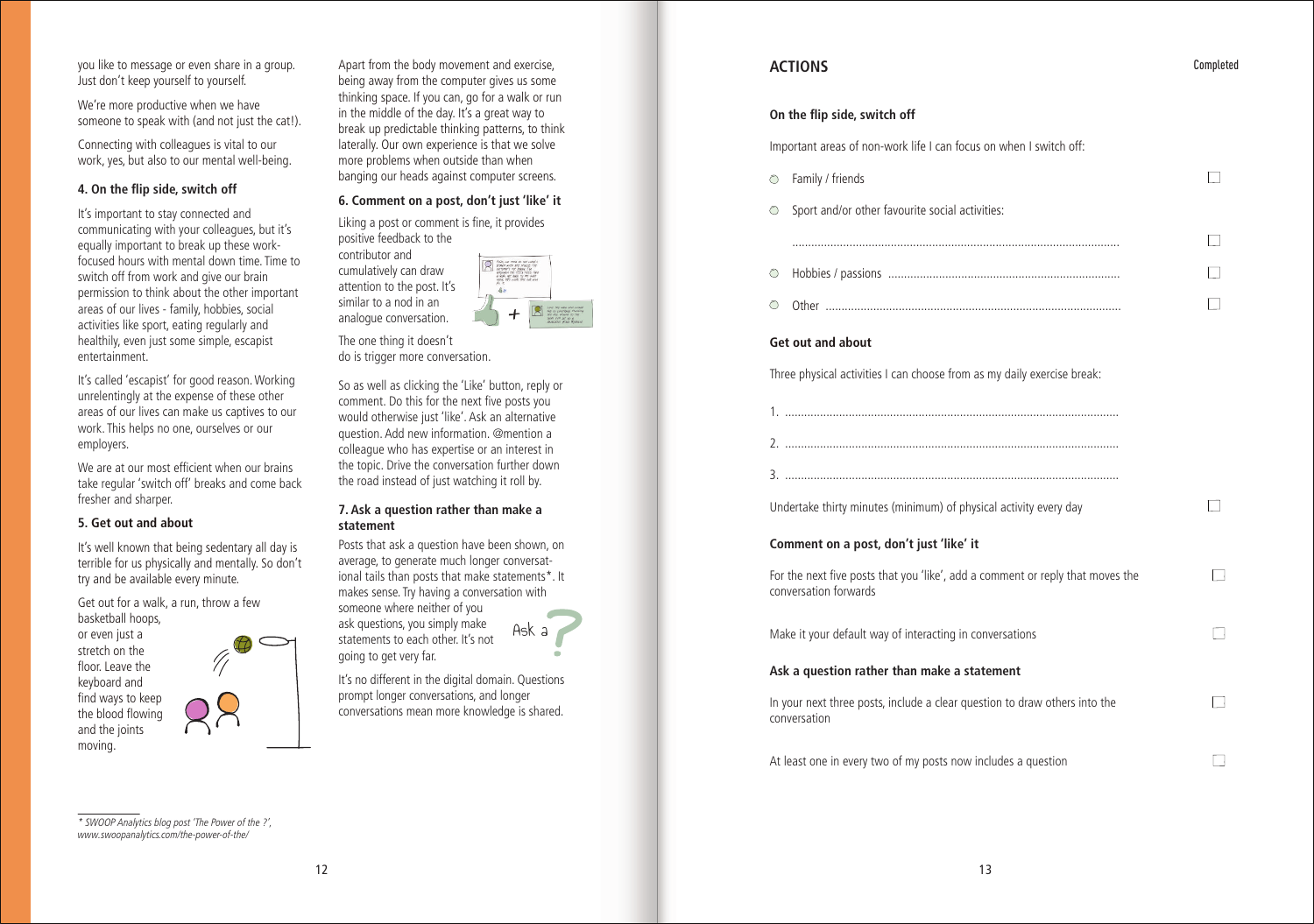## <span id="page-8-0"></span>**Appendix 1 Simple tips, tricks and examples tohelp you get involved in online team conversations**

#### **Start small, but make sure you start!**

To start getting a feel for online conversations, join a community or Group with colleagues who share a non-work hobby or interest: cyclists, parents with teenage kids, sports, something like that. Get used to liking, then commenting, then posting, all in a risk-free environment. Get a feel for how long or short a good post should be, and the best way to write one.

Apart from gaining familiarity, these activities announce to your colleagues that you are now present in the world of digital, keyboard-and-screen conversations.

#### **Once you're up and running, start to drive conversations rather than respond to others.**

@mention a colleague. Add a link to a useful research or information page. Add a picture. Apply your growing conversational skills in your higher priority work communities and Groups.

Always look to take the conversation forward rather than watching from the sidelines, i.e. add to a post rather than just 'like' it. Be confident in your contribution, acknowledge the contributions of others.

#### **Examples**

*'That could work. Or we could borrow the process that Marketing use, so we won't have to invent our own. Thoughts?'*

*'This is a favourite topic of mine. I read a blog post on it recently. They had some great ideas. Here is the link...'*

*'I like the approach. Maybe we could go a step further and include an ongoing improvement cycle?'*

#### **Keep posts and comments succinct.**

A few short paragraphs, maximum. Short enough to make a clear point, but don't skimp on context if it needs it. They should contain one, and one only, discussion point.

Unlike analogue conversations, digital conversations (via keyboard and screen instead of faces and gestures) can easily be derailed as people branch off and focus on several different points.

#### **When commenting or replying, don't go down rabbit holes.**

Related to the previous tip, if someone else does take the conversation elsewhere, don't follow them. Avoid this classic (lack of) productivity black hole. Stay with the main topic, the reason you're participating in the conversation in the first place.

More than one clearly defined topic or issue at a time creates conversational clutter. In a faceto-face situation we would bring the conversation back on topic. In a remote working environment, not following a tangent or going down a rabbit hole has a similar effect.

**Use simple, plain, everyday language** when posting and commenting. Ask yourself, how would I say it if the listener was sitting across the table from me, or standing next to me at a barbecue on the weekend?

Don't get sucked into the Twitter style of compressing everything into as few words and as many hashtags as possible. Balance brevity with clarity of meaning.

#### Compare these two posts:

a) *'Flat #fieldforce sats. #currentStrategyDoc #innovatetoday Suggestions?'* b) *'Sadly our latest field force satisfaction ratings are static :( Here is a link to our strategy document. What can we add to improve results?'*

#### **Practise asking questions.** Ask an open-ended question at least twice a day.

#### **Examples**

*'To shorten our feedback loop, what process points do you think we can remove or simplify?'*

*'I read an in-depth article about how AI can be applied to customer enquiries. Would this work for our wholesale customers? @Mnevison\_InnovationHub @fhalid\_CIO\_Wholesale''*

#### **Practise using the @mention feature** at least once per day.

#### Examples

*'These are great scenarios for applying AI to our process. @dsharma\_Products @jlonghe\_Newtech.'*

*'Our new starter video looks good. Relevant to your areas? How can we improve it? @jsnell\_HR @mxiang\_HR @lzahl\_HR'*

**Don't be afraid** to subtly flavour your posts and comments with your own personal values and passions where appropriate.

Present yourself as honest and authentic, two of the most important ingredients of collaborative conversations.

#### **Examples**

*'As a parent, I wouldn't want to my kids to misconstrue our advertising message.' 'I like the fact the research showed how important environmental issues are in our industry.'*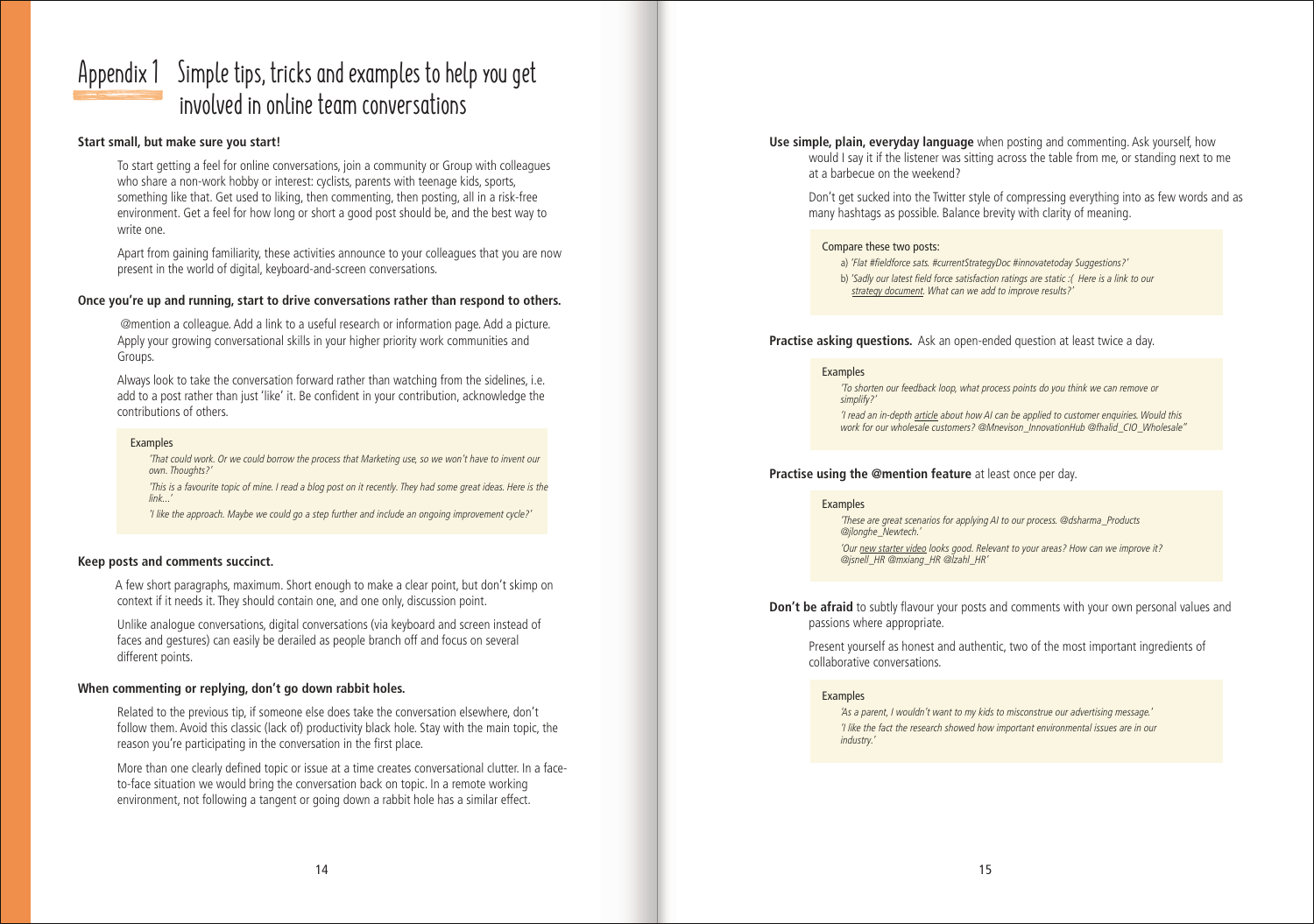## **Simple tips, tricks and examples (cont.)**

**Use the terms** 'Please' and 'Would you mind…' often.

Words and emojis will never replace a pleasant facial expression or a polite tone. So it's important when remote working that we maintain normal human courtesies in digital conversations where we can. It's the first step to a genuinely productive conversation.

#### **How to handle negative posts.**

When you encounter a highly negative post ("This process is rubbish!"), either as a team leader or team member, start by 'liking' the post, then ask questions to unpack and understand the actual issues behind it.

Explicitly acknowledge and thank those who bring issues to the organisation's attention. Above all, don't shut the conversation down. Leave the door open in case it prompts ideas from others who read it.

If it helps, and without over-complicating the discussion, briefly explain the business context for the policy or practise and why management opted for a certain course of action.

#### Example

*'Thanks for raising this @bdenker, I fully understand your frustration! Can you give us some more background? What's the biggest stress point? @skopol\_CIO @amunro\_COO'*

#### **Start to use the new channels creatively.**

Make a lo-fi smartphone video to post instead of a written piece. (Don't ask internal comms for help! Pick up your smartphone and do it yourself. Be authentic and don't polish it.)

Do it to start a conversation, not to broadcast a message. What business issue is uppermost in your mind? What can senior leadership help with? Open-ended questions such as these

invite discussion in the comments section below the video.

It sends a strong message that you understand how to harness the new tools to raise the level of collaboration across the organisation. You are conspicuously modeling the kinds of collaborative behaviours you want your people to adopt.

![](_page_9_Picture_14.jpeg)

#### **Useful tips I can pass on to members of my team**

. . . . . . . . . . . . . . . . . . . . . . . . . . . . . . . . . . . . . . . . . . . . . . . . . . . . . . . . . . . . . . . . . . . . . . . . . . . . . . . .

. . . . . . . . . . . . . . . . . . . . . . . . . . . . . . . . . . . . . . . . . . . . . . . . . . . . . . . . . . . . . . . . . . . . . . . . . . . . . . . .

. . . . . . . . . . . . . . . . . . . . . . . . . . . . . . . . . . . . . . . . . . . . . . . . . . . . . . . . . . . . . . . . . . . . . . . . . . . . . . . .

. . . . . . . . . . . . . . . . . . . . . . . . . . . . . . . . . . . . . . . . . . . . . . . . . . . . . . . . . . . . . . . . . . . . . . . . . . . . . . . .

. . . . . . . . . . . . . . . . . . . . . . . . . . . . . . . . . . . . . . . . . . . . . . . . . . . . . . . . . . . . . . . . . . . . . . . . . . . . . . . .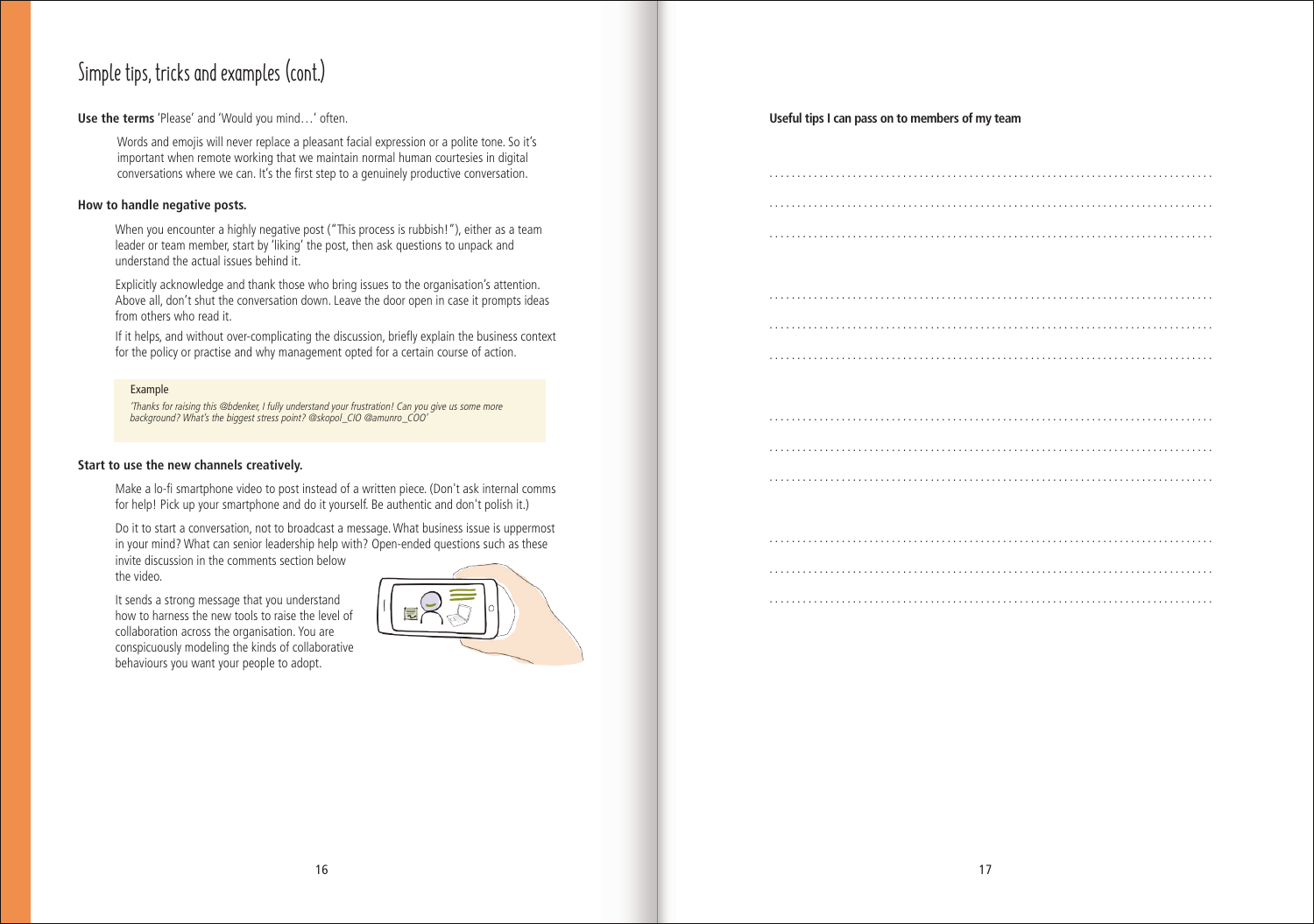# <span id="page-10-0"></span>**Appendix 2 Passive vs Active collaboration**

**Passive collaboration** is the name we at Innosis give to task-focused collaboration. Looking up **x** to achieve **y**. Using the tools to help us get a job done faster, based on an assumption that the knowledge we need already exists somewhere out there in the organisation and the digital toolset is how we access and re-use it.

We call it passive because, although valuable in its own right, it stays within the box of existing work practices. It doesn't challenge or change them.

**Active collaboration** typically starts with a question or statement which opens the door to a conversation. And, by extension, to new and fresh thinking. It's very different from asking a question just to plug a knowledge gap.

Expressing a business need, big or small, is a powerful way to tease out lateral and creative thinking. It puts out a call for new solutions rather than for an expert to show us the standard approach. It releases us from the constraints of 'this is how we always do it around here', it invites creativity and fresh thinking. Its focus is not 'me', but us. The best result for the team and, by extension, the organisation.

We call it Active collaboration because it actively encourages rich conversations by starting with more open questions, unencumbered by assumptions about what is and isn't 'right' practice. It actively produces longer-lasting, deeper connections than simple round-trip knowledge transactions. It encourages creativity, the open tendering of ideas and left-field solutions. It actively opens the organisation up to smarter work practices by doing what every senior manager wants from their collaboration platform: exploiting the collective intellectual property of their people. (Which in this context is a good thing.)

#### **Actively initiating an open-ended a conversation... Active collaboration**

![](_page_10_Figure_7.jpeg)

### **Simple round-trip transaction Passive collaboration**

![](_page_10_Figure_9.jpeg)

*You can read more about Passive and Active collaboration, with some examples, in* **Designing Collaboration***, page 31 and following*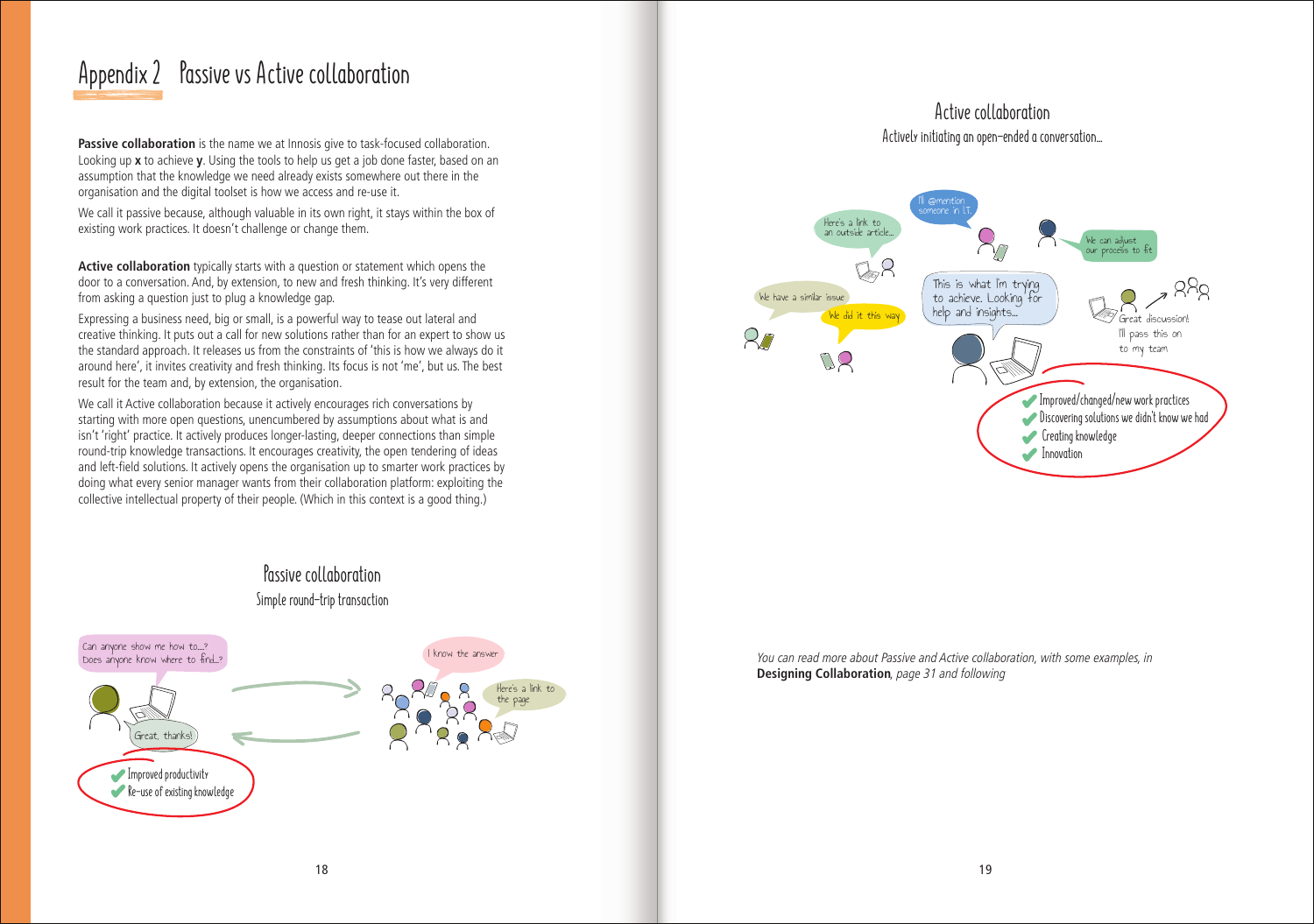#### <span id="page-11-0"></span>**More about the Designing Collaboration playbooks**

# $\frac{1}{\sqrt{2}}$  Month  $\frac{1}{\sqrt{2}}$ **INSTRUCTIONS** Modern workplace canvas

#### **What are they?**

The five playbooks in the Designing Collaboration playbook series are designed to break down what often seem the insurmountable barriers to digital working in modern organisations. Lack of adoption, lack of engagement, lack of return on investment.

They achieve this via sets of clear, specific everyday actions and tactics derived from a tried and tested methodology and framework for building highly

effective collaborative behaviours across your organisation's workforce.

They are a part of a broader Designing Collaboration solution that includes strategy game-play cards, a modern workplace canvas (to identify your goals and blockers), and collaboration diagnostics that enable you to constantly monitor and improve collaborative behaviours in your organisation over time to ensure the change is long term and sustainable.

The Designing Collaboration playbooks are built on the framework articulated in the book Designing Collaboration: An Essential Handbook for Today's Digital Workplace.

An overview of the seven #element framework is presented on the page opposite.

#### **Collaborative** people**, not collaboration tools**

The playbooks are not technical 'how to' operational manuals for using collaboration tools in the digital workplace. Their focus is on people's behaviours and habits when using the tools. Strategies and tactics designed to unlock collaborative behaviours in your people that will empower them to make the best possible use of those tools.

Simple everyday actions to 'nudge the needle'.

![](_page_11_Picture_12.jpeg)

#### **The Designing Collaboration Framework**

The seven #elements of great collaboration design

#### **#1 Granting permission to collaborate**

Collaboration can only exist in an environment where people feel absolutely safe contributing, trusting that their participation won't negatively rebound on them, trusting that their voice will be heard.We need to overtly grant them permission. It's a fundamental requirement, a bulwark, of successful collaboration.

#### **#2 Setting a vision for collaboration**

Why a vision for collaboration is crucial, and how to arrive at one no matter where you are within an organisation.

#### **#3 Get people talking**

Collaboration is powered by conversations. What motivates and initiates a workspace conversation? Do we need to adjust our view of what a 'business conversation' actually is? This element is all about ways to get your people talking.

#### **#4 Aligning with work – understand your collaboration**

**touchpoints, and then map the tools** Let's flip the logic. Instead of scratching our heads about how to apply the tools to our

work, let's figure out who we need to be collaborating with and, once we get that right, look at how the tools can help us achieve that.

#### **#5 Guidance - avoiding tool confusion**

The most common question for staff in the digital workplace is 'What should I use when?'. We address this question by transforming a traditional governance approach into one of guidance – ways that people can be guided through the complexity.

#### **#6 Taking collaboration to the next level – Active**

**collaboration**

There are two very distinct types of collaboration.To gain the greatest business value from social collaboration tools, we need to generate high levels of Active collaboration behaviours.

**#6**

**#5**

**#4**

**#3**

**#2**

**#1**

**#7**

#### **#7 Managing ongoing progress**

Tracking progress on your collaboration journey is important. Usage stats, no matter how detailed, do not measure the progress of collaborative behaviours. The good news is, there are very effective ways that you can.

[To learn more about the seven #elements, refer to](http://bit.ly/Digital-Collaboration) Designing Collaboration: An Essential Handbook for Today's Digital Workplace, pages 37 and following.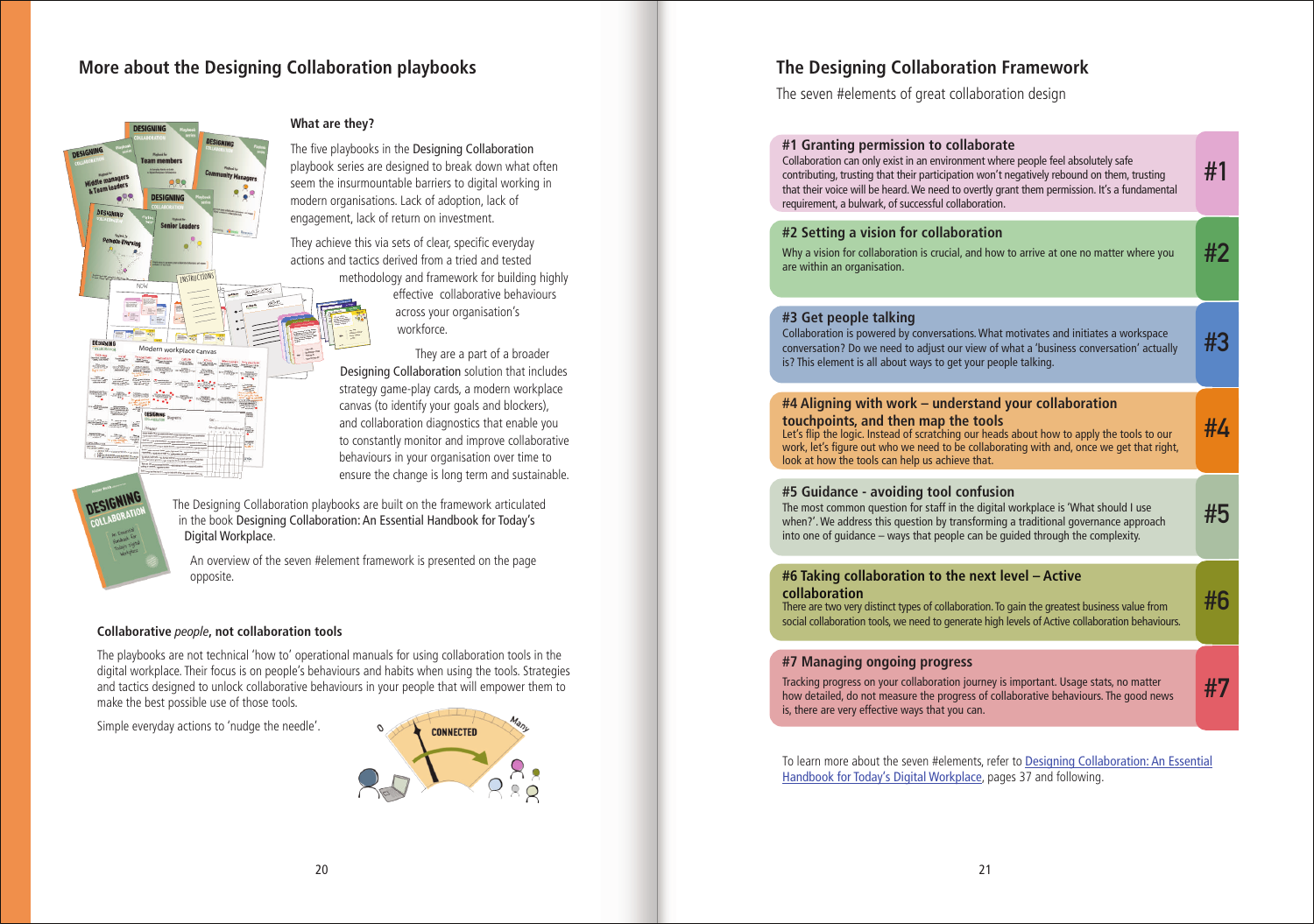#### **SPECIAL THANKS**

We would like extend a special thanks to these partners who have helped Designing Collaboration become the end-to-end system it is today.

**Allan Ryan and the team at Hargraves Institute**

**Cai Kjaer, SWOOP Analytics**

**Scott Ward, Microsoft**

**Anthony Russell, Workplace from Facebook**

**Andrew Kratz, Social Edge Consulting**

# **The complete Playbook series**

Hands-on tactical guides to develop great collaborative behaviours in the digital workplace

**Senior leaders**

**Middle managers & Team leaders**

**Community Managers**

**Team members**

**Remote Working**

' The handbooks you need when you need a manual! '